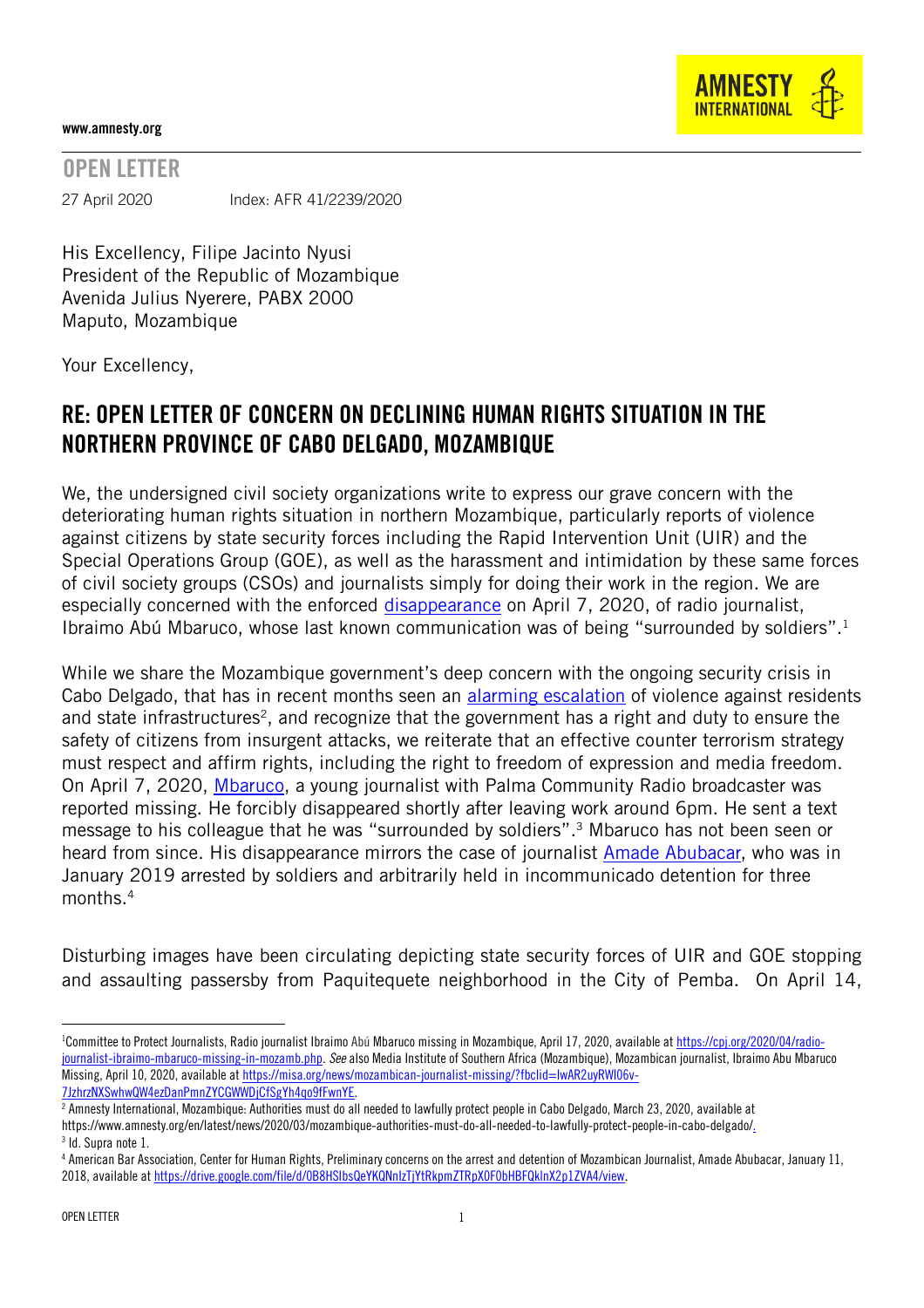2020, UIR and GOE forces detained for two hours the Pemba-based STV journalist, Hizidine Achá, [confiscated](https://zitamar.com/palma-journalist-still-missing-as-police-continue-harassment-in-cabo-delgado/) his cellphone and forced him to delete images on his camera. The images showed the officers assaulting people.<sup>5</sup> The brutal assault of people is in direct violation of the right to life, physical and mental integrity and the right to be free from torture, and other ill- treatment, as guaranteed under Article 40 (1) of Mozambique's Constitution.

Earlier, in March 2020, it was [reported](https://cartamz.com/index.php/politica/item/4645-ataques-em-cabo-delgado-fds-passam-pente-fino-a-cidadaos-e-militares-nos-nove-distritos-afectadosp) that the Defense and Security Forces (FDS) were carrying out "raids" against residents in the nine affected districts of northern Mozambique, by stopping and interrogating individuals, subjecting them to arbitrary searches, and arresting any individuals whose electronic device contained audio messages or information on WhatsApp, Facebook or Twitter, relating to the attacks.<sup>6</sup> Non-governmental organizations' workers and journalists have been the primary targets of these actions.

These "raids" coupled with repeated restrictions on journalists attempting to cover the situation in the region corroborate conclusions of a systematic and deliberate effort to restrict access to information about the extent of the crisis in Cabo Delgado. We respectfully remind the government of Mozambique of the [critical role that the right to freedom of expression and media freedom, can](https://www.ohchr.org/EN/NewsEvents/Pages/DisplayNews.aspx?NewsID=19915&LangID=E)  [play in promoting equality, combating intolerance, and keeping people informed.](https://www.ohchr.org/EN/NewsEvents/Pages/DisplayNews.aspx?NewsID=19915&LangID=E) 7

The security forces recently imposed an undeclared and therefore unjustified [curfew](https://cartamz.com/index.php/politica/item/4949-de-paquetiquete-a-mueda-os-dificeis-dias-da-populacao-que-foge-dos-ataques) from 7 pm to 5 am, in Pemba claiming that Paquitequete residents hide "insurgents" by allowing them to infiltrate groups of internally displaced persons who have fled attacks from the neighboring areas of Mocímboa da Praia, Macomia, Quissanga, Quirimbas, and Ibo island.<sup>8</sup> The night curfew has also been reported in Palma city.

There is a [crisis](https://issafrica.org/iss-today/insurgents-change-tactics-as-mozambique-seeks-help) in Mozambique that grows more sophisticated by the day. Since the violence began in 2017, over [900 people](https://www.reuters.com/article/mozambique-insurgency/mozambique-army-islamist-insurgents-battle-in-town-close-to-gas-projects-police-idUSL8N2BG5CE) have been killed and [hundreds of thousands](https://www.unhcr.org/en-us/news/briefing/2020/2/5e3d2d8f4/fresh-violence-northern-mozambique-forces-thousands-flee.html) displaced. The humanitarian crisis has been exacerbated by the continuing effects of [Cyclone Kenneth](https://www.unicef.org/press-releases/one-year-after-cyclone-idai-25-million-people-mozambique-remain-need-humanitarian) and now the challenges presented by the global [COVID-19](https://www.voanews.com/extremism-watch/coronavirus-militant-attacks-impacting-gas-projects-mozambique) pandemic.<sup>9</sup> It is concerning that Mozambique's response to the insurgent threats has been [marred](https://www.hrw.org/news/2018/12/04/mozambique-security-forces-abusing-suspected-insurgents) by allegations of human rights violations and abuses including extra judicial killings, arbitrary arrests and denial of access to information about what is happening in Cabo Delgado.<sup>10</sup> It is not surprising that this has [resulted](https://www.hrw.org/news/2018/12/04/mozambique-security-forces-abusing-suspected-insurgents) in concerns of alienation and mistrust in the communities. We echo warnings by [United Nations Special Rapporteur on the Promotion and](https://www.ohchr.org/EN/NewsEvents/Pages/DisplayNews.aspx?NewsID=25655&LangID=E)  [Protection of Human Rights and Fundamental Freedoms](https://www.ohchr.org/EN/NewsEvents/Pages/DisplayNews.aspx?NewsID=25655&LangID=E) while Countering Terrorism, Ms. Fionnuala

- $\overline{7}$  U.N Office of the High Commissioner, Joint Declaration on Freedom of Expression and Countering Violent Extremism, [https://www.ohchr.org/EN/NewsEvents/Pages/DisplayNews.aspx?NewsID=19915&LangID=E.](https://www.ohchr.org/EN/NewsEvents/Pages/DisplayNews.aspx?NewsID=19915&LangID=E)
- <sup>8</sup> Financial Times, Mozambique's Islamist insurgency adds to gas industry nerves, April 21, 2020,available at [https://www.ft.com/content/c6e7bdba-bd0e-4be9-983e-3cdc54237fb8.](https://www.ft.com/content/c6e7bdba-bd0e-4be9-983e-3cdc54237fb8)

 $\overline{a}$ 

<sup>5</sup> Zitmar News, Palma journalist still missing as police continue harassment in Cabo Delgado, April 15, 2020, available at <https://zitamar.com/palma-journalist-still-missing-as-police-continue-harassment-in-cabo-delgado/>

 $\overline{6}$  Carta de Mozambique, Attacks in Cabo Delgado: SDS hands out "combs" to citizens and military personnel in the nine affected districts, March 12, 2020, available at [https://cartamz.com/index.php/politica/item/4645-ataques-em-cabo-delgado-fds-passam-pente-fino-a-cidadaos-e](https://cartamz.com/index.php/politica/item/4645-ataques-em-cabo-delgado-fds-passam-pente-fino-a-cidadaos-e-militares-nos-nove-distritos-afectadosp)[militares-nos-nove-distritos-afectadosp.](https://cartamz.com/index.php/politica/item/4645-ataques-em-cabo-delgado-fds-passam-pente-fino-a-cidadaos-e-militares-nos-nove-distritos-afectadosp)

<sup>&</sup>lt;sup>9</sup> Voice of America, Corona virus, militant attacks impacting gas project in Mozambique, April 12, 2020, available at [https://www.voanews.com/extremism-watch/coronavirus-militant-attacks-impacting-gas-projects-mozambique.](https://www.voanews.com/extremism-watch/coronavirus-militant-attacks-impacting-gas-projects-mozambique)

<sup>&</sup>lt;sup>10</sup> Human Rights Watch, Mozambique: Security Forces Abusing Suspected Insurgents, December 4, 2018, available at [https://www.hrw.org/news/2018/12/04/mozambique-security-forces-abusing-suspected-insurgents#.](https://www.hrw.org/news/2018/12/04/mozambique-security-forces-abusing-suspected-insurgents)